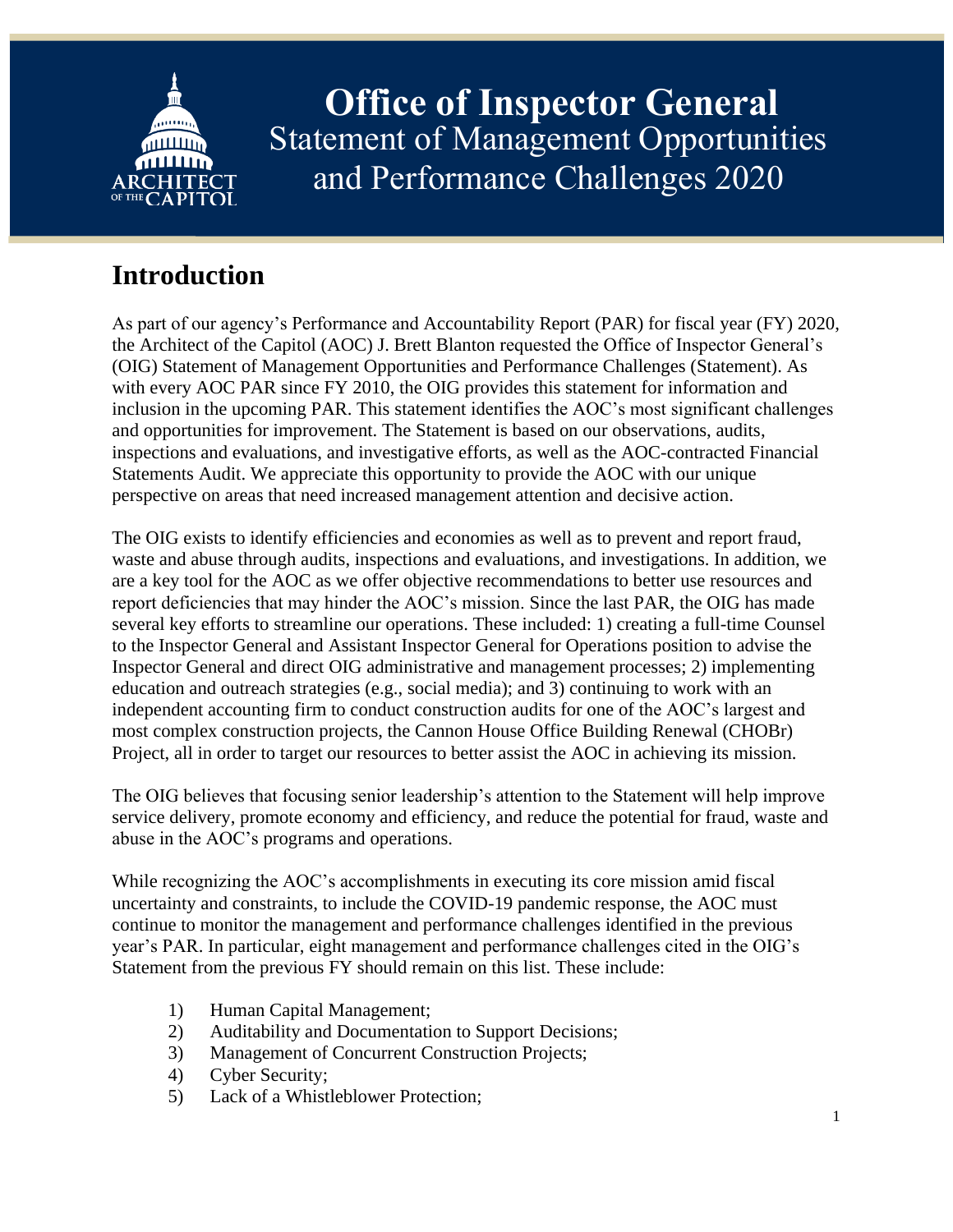- 6) Property Accountability and Surplus Property Disposal;
- 7) Balancing Safety and Security with Preservation and Heritage; and
- 8) Duplication of Effort without a Working Capital Fund.

In the OIG's assessment, each of these challenges remain critical issues facing the agency. We do not repeat our summary of these challenges.

To date, the AOC has made considerable progress to improve and eliminate the previously OIGidentified management challenges. Due to the emphasis the AOC has placed on continued improvement of prior years' management challenges, we will not include challenges relative to the management of user-requested changes for the current FY since the OIG has observed improvements and non-recurring issues in these areas during recent reviews of AOC programs and construction projects.

## **Additional OIG Management and Performance Challenges**

The OIG has identified two additional management challenges that impact the AOC; they are:

- 9) Identifying and Managing Waste and Holding Personnel Accountable for Waste; and
- 10) Records Retention and Access.

#### **Identifying and Managing Waste and Holding Personnel Accountable for Waste**

In the course of our work during this and previous FYs, the OIG has identified ambiguous language and directives in AOC orders and policies. The ambiguities reflect a vague definition of waste, a lack of well-defined or required roles and responsibilities, and inconsistent record keeping practices. The AOC orders and policies also lack comprehensive accountability standards pertaining to the wasteful use of government resources. In multiple instances, the OIG has identified substantiated cases of wasteful actions and behaviors that occur without the appropriate consequence according to AOC policy.

The OIG has observed some inconsistencies in holding staff accountable for their actions that have the potential to create an agency culture where recurrent instances of waste of government resources could become commonplace. Some recent examples the OIG has encountered include actions that have gone without consequence such as the expenditure of end-of-year funds on unnecessary or unusable supplies that do not meet office requirements, and ordering equipment when a contract is already in place for that equipment instead of renegotiating the original contract. These examples give the appearance of stock piling, hoarding and waste, and positions the AOC for increased risk and financial loss if not properly addressed through policy, internal controls and setting the tone at the top with senior AOC leaders acknowledging and addressing waste.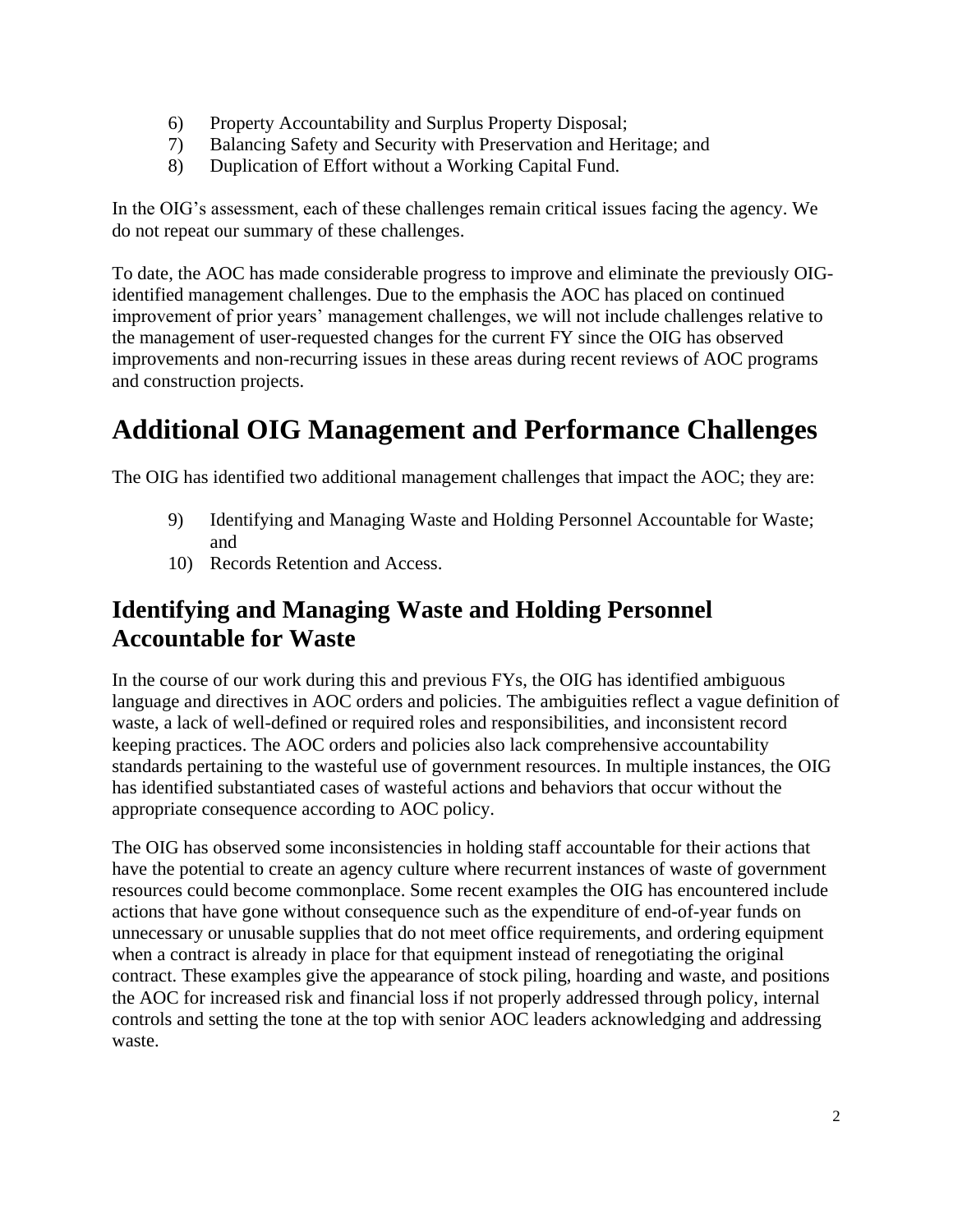#### **Records Retention and Access**

Though related to the identified management challenge of auditability and documentation to support decisions, the separate management challenge of records retention and access is distinct enough that it bears discussion.

As a best practice, many government agencies retain records according to the National Archives and Records Administration and Office of Personnel Management guidance even when not specifically required. The AOC's retention of and access to records is a matter of efficiency for the OIG and other jurisdictional operations, and is necessary for effective preservation of institutional knowledge. From the OIG's perspective, retention of and access to records, including employee emails and historical AOC orders and policies, is a challenge and should become a priority for the AOC.

Through the course of its work, the OIG has identified instances when the AOC has not retained specific records, which creates inefficiencies and diminishes integrity in the preservation of AOC historical records. The AOC makes the most recent orders and policies transparent by posting them to their intranet; however, preceding polices are more difficult to ascertain. The OIG makes reasonable effort to consider the most current orders and polices in place for all audits, inspections and evaluations, and investigations, though some events occur prior to the most recent or published order or policy and, thus, the preceding order or policy must be consulted. The AOC does not adequately maintain or provide accessible, cataloged preceding orders or polices for consultation, which leads to gaps in OIG activities, and inconsistencies in AOC operations and internal controls. Similarly, the AOC does not consistently or reliably retain or catalog for retention pertinent employees' emails. The OIG has identified instances when the AOC's retention of emails could further identify and/or support substantiation of instances of fraud, waste and abuse to include harassment and sexual harassment.

This challenge to the AOC creates opportunity for fraudsters and corrupt actors to take advantage of this records gap. To this end, a practice and policy supporting email retention could thwart corruption and a culture of harassment and help in diminishing this challenge for management. Records management to include email retention and policy cataloging should support transparency in oversight practices, promote integrity, and uphold a desire for informed continuity. By creating a sound records management and retention policy, the AOC would ensure that there are policies and procedures for managing all records, accounting and protecting valuable documents and records, and ensuring safe and thorough disposition of these records that could thereby be used as support for future decision-making, lessons learned, auditability and OIG activities.

### **Conclusion**

All federal agencies have areas in which improvements are needed. This Statement, is written from the OIG's perspective and should be taken in that context. The AOC has much to be proud of as it has worked to reduce or eliminate elements of the previous years' challenges. The progress made on these challenges is very encouraging and the two new management challenges